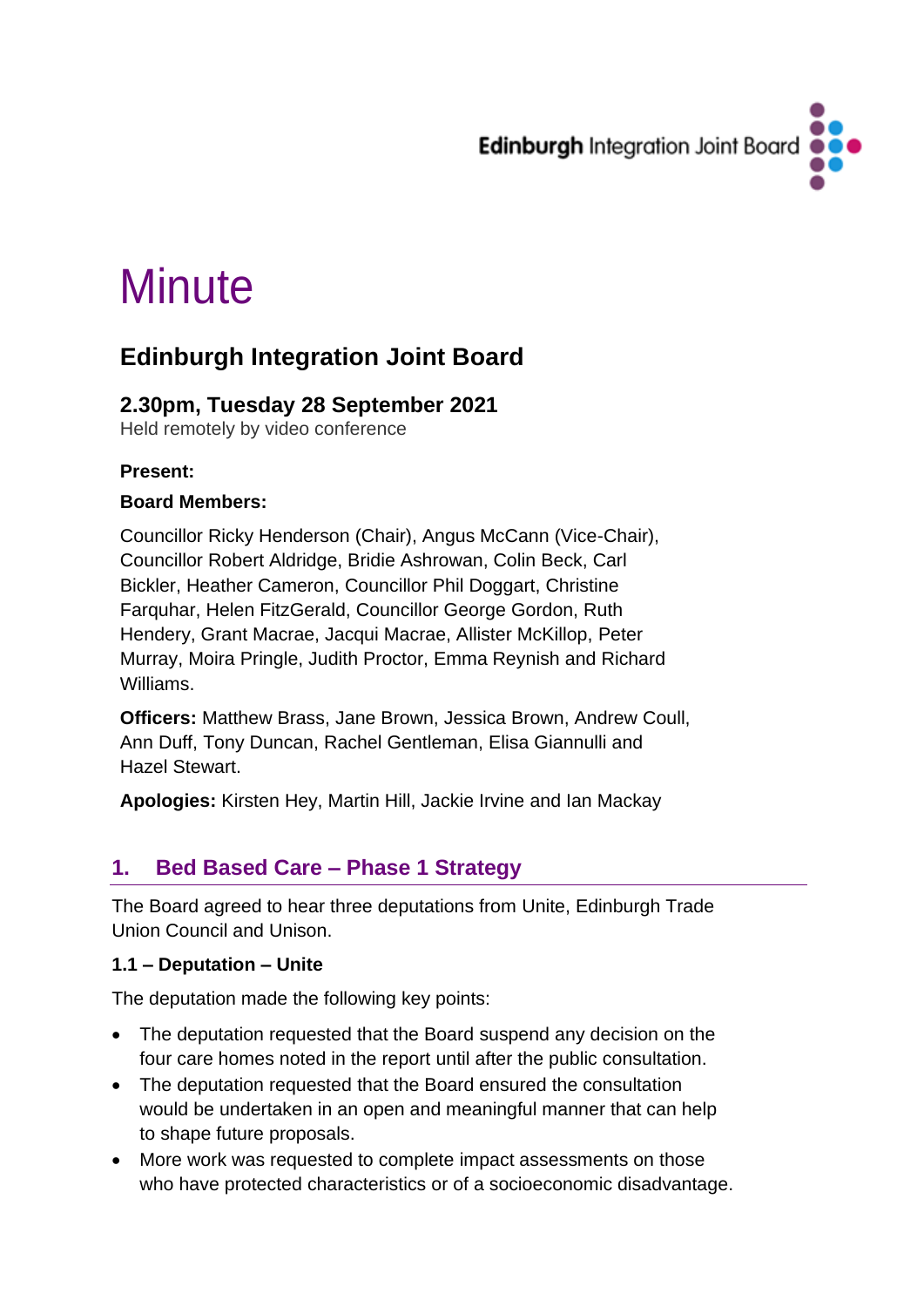• The deputation requested that the Board ensured care providers that staff would benefit from fair pay and fair conditions moving forward.

#### **1.2 – Deputation – Edinburgh Trade Union Council**

The deputation made the following key points:

- The deputation requested that the EIJB ask the City of Edinburgh Council to carry out the consultation on their behalf.
- Concerns were raised over the EIJB's ability to undertake a consultation as they would not consider staff or public concerns.
- Concerns were raised over the shift from public to private sector care due to their poor reputation for working conditions.

#### **1.3 – Deputation – Unison**

The deputation made the following key points:

- The deputation proposed that the EIJB should immediately recruit nursing staff for Drumbrae, which would allow HBCCC patients to fill the vacant beds in the home and would still allow Liberton Hospital to close as planned as well as reduce HBCCC in remaining NHS units.
- The deputation requested that the EIJB abandon the closure of Ferryfield House which could accommodate the mentioned 68 HBCCC patients and allow Ellen's Glen and Findlay House to provide intermediate care.

#### **1.4 – Report by the Chief Officer, Edinburgh Integration Joint Board**

The Board was presented with an update on the work completed in order to aid decision making on the Bed Based care (phase 1) proposals. The report presented members with the outcomes of; Integrated Impact Assessments, engagement with Trade Unions, consultation with key stakeholders, community infrastructure and investment plan, demand profiling, modelling and projections, workforce planning, and the public consultation requirements.

#### **Decision**

- 1) To decommission the residential care model provided at Drumbrae Care Home and direct the re-provisioning of Hospital Based Complex Care (HBCCC) services within that facility.
- 2) To decommission intermediate care beds currently provided at the remaining wards at Liberton Hospital and to direct the re-provisioning of these within a reconfigured number of beds within the remaining HBCCC estate.
- 3) To decommission HBCCC beds provided at Findlay House and Ellen's Glen House and direct the re-provisioning of these within the former residential care home facility in Drumbrae.
- 4) To commission Intermediate Care beds within the bed base remaining at Ellen's Glen House and Findlay House.